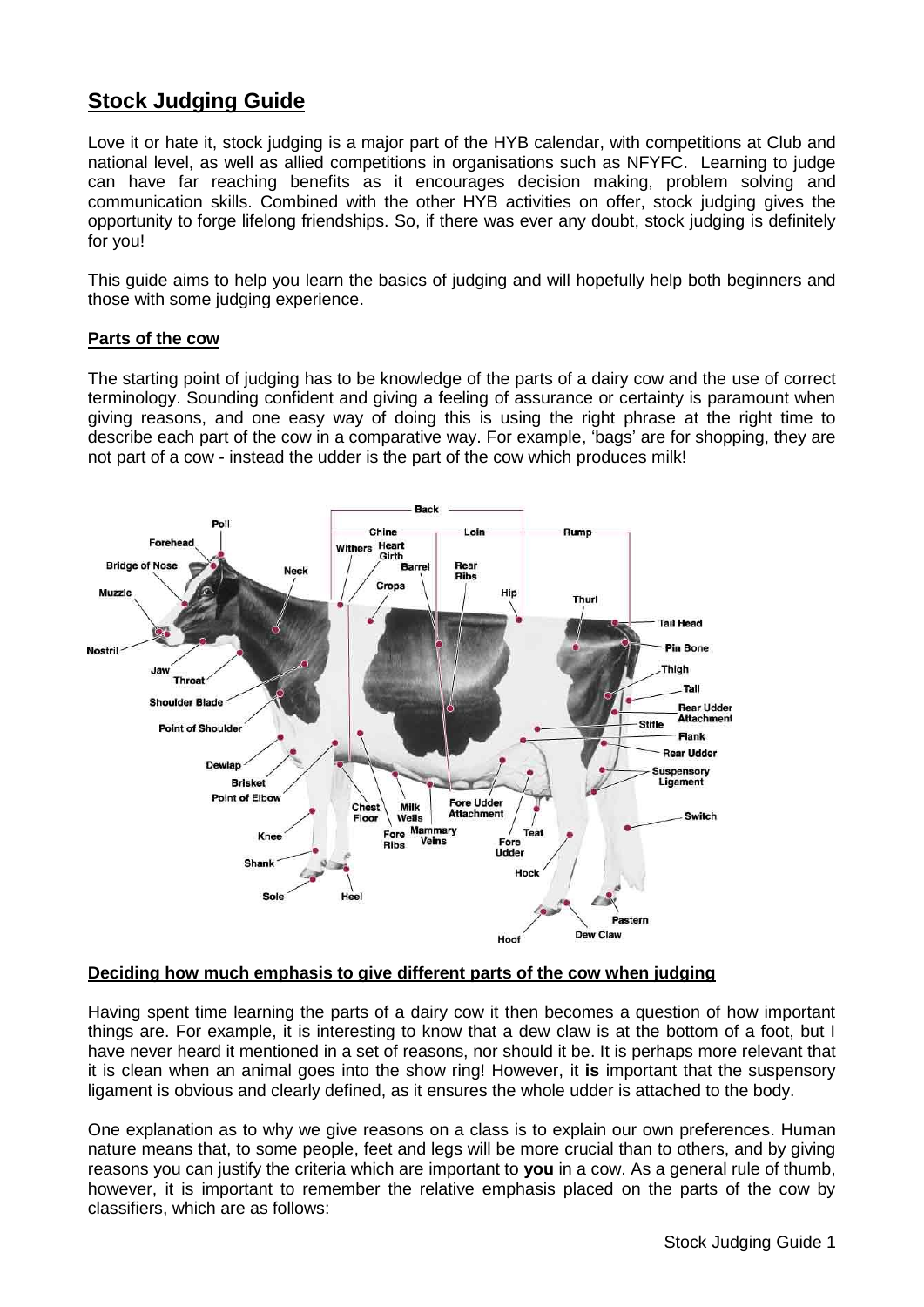| Mammary        | 40%        |
|----------------|------------|
| Feet & legs    | 25%        |
| Dairy strength | <b>25%</b> |
| Rump           | 10%        |

Bear this in mind when analysing the relative strengths and weaknesses of a cow or dairy animal, and also when comparing a number of animals in a class. Try to establish a pattern when judging a number of classes, as it will show you to be consistent and reliable. There are also a number of recognised defects which, if seen in an animal, should be mentioned in the reasons, whilst your placings may need to be altered accordingly.

# **Structural Defects** and Discriminations

| <b>Structural Defect</b>      | <b>Show Ring Discrimination</b>               |
|-------------------------------|-----------------------------------------------|
| abdominal rupture             | serious                                       |
| advanced anus                 | serious                                       |
| corkscrew claw                | serious                                       |
| freemartin                    | very serious                                  |
| Roman nose                    | slight                                        |
| recessed or advanced tailhead | slight                                        |
| spastic (crampy) syndrome     | very serious, particularly in<br>younger cows |
| teat fistula (side leak)      | serious                                       |
| undershot or overshot jaw     | serious                                       |
| webbed teat                   | serious                                       |
| wry face                      | serious                                       |
| wry tail                      | moderate, depending<br>on degree of curvature |
|                               |                                               |

## **Comparing the parts of the cow**

When a class of cows or heifers enters the ring, it is best to start by getting an overview of the whole class. Stand, if possible, in the centre of the ring and let the animals move around the outside, considering the make-up of each animal from a distance. This will give you the opportunity to consider the overall balance and scope of each animal, before approaching them in turn to study them from every angle, making decisions based on relative good and bad points. First impressions are usually good and can help to avoid changing placings lots of times. You may find an easy first and last place and then place the rest in one class, whilst in the next class it might be an obvious top three and bottom three; use your natural instinct.

From the front of a cow you will be able to analyse its chest width, width of muzzle and femininity about the head, whilst a side profile will provide information on such traits as size, body depth both of fore and rear rib, fore udder attachment and teat placement and set of rear legs. The angle of the hook to pin bones is also visible, with a good rump being slightly sloping down towards the rear of the animal. Standing and watching the cow walk away from you will enable you to consider the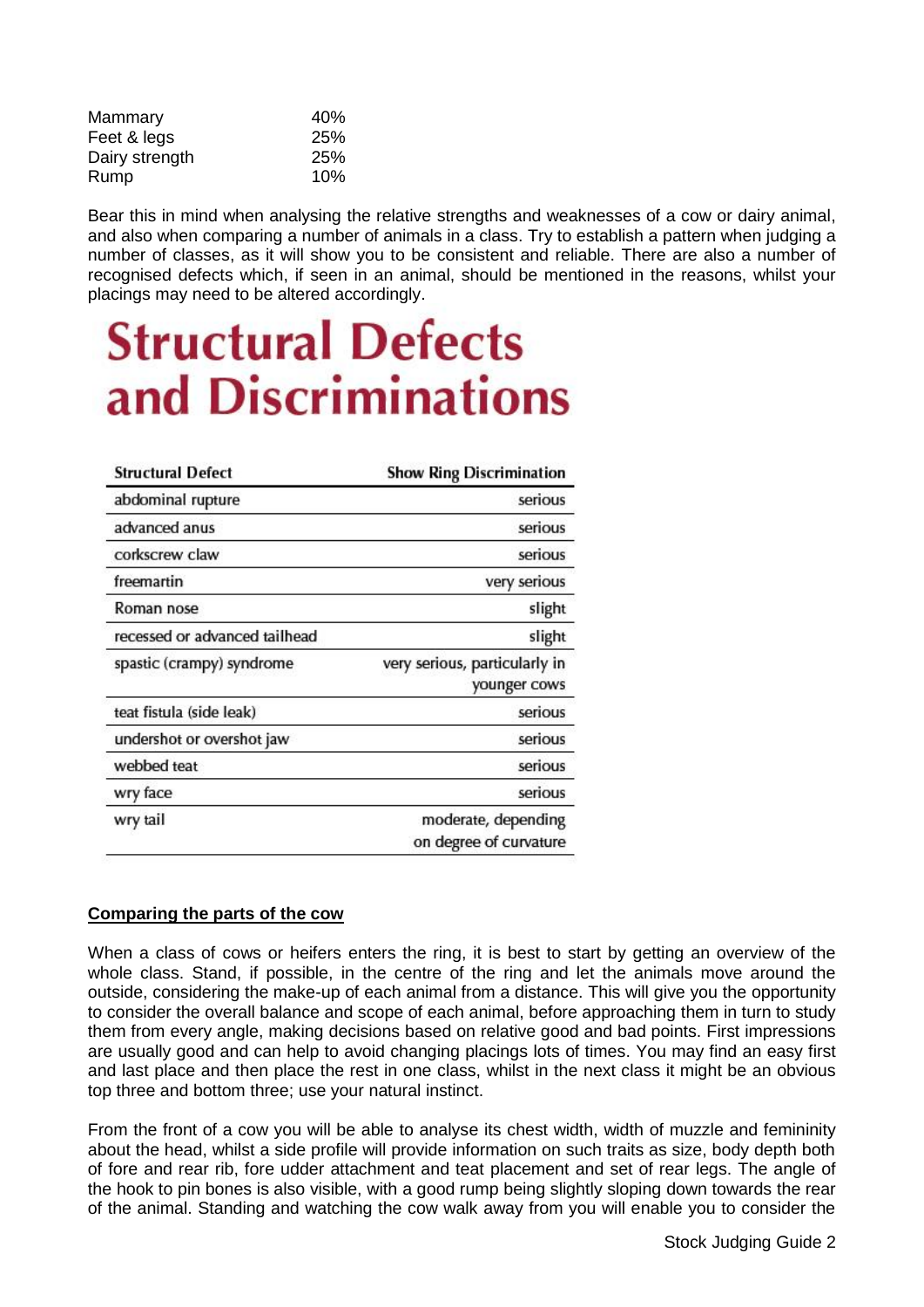rear udder, in terms of height and width as well as strength of ligament and shallowness of the udder. It will also show the ability of the animal to walk (its locomotion), whilst rump width is best viewed from the rear. Also remember to view the other side of the animal; things are not always as they seem, and some animals can show differences from one side to the other, which would need highlighting in your reasons.

## **Looking at some of the major points, you will find examples of the desirable & undesirable below**



This cow is tall, walks up hill with style, exhibits a strong topline and is dairy throughout. A strong fore udder is visible. This is a well-balanced cow with good dairy strength.

# B. Dalesend Unique 32



This cow has tremendous depth of body, but in comparison to A she lacks dairyness. A is more feminine in the head and longer of neck. A is cleaner and more refined in the bone, as well as being more correct in front teat placement.

C. Dalesend Integrity Rosanna



In comparison to both A and B, C lacks body depth and overall size and capacity. C does, however, have a high and wide rear udder attachment and can be seen to have a clearly defined ligament.

## D. Dalesend Pansy 103



This cow is again taller and longer than C. C is, however, superior in terms of dairyness and udder quality, especially udder texture and venation. D is a wider and stronger cow throughout, with a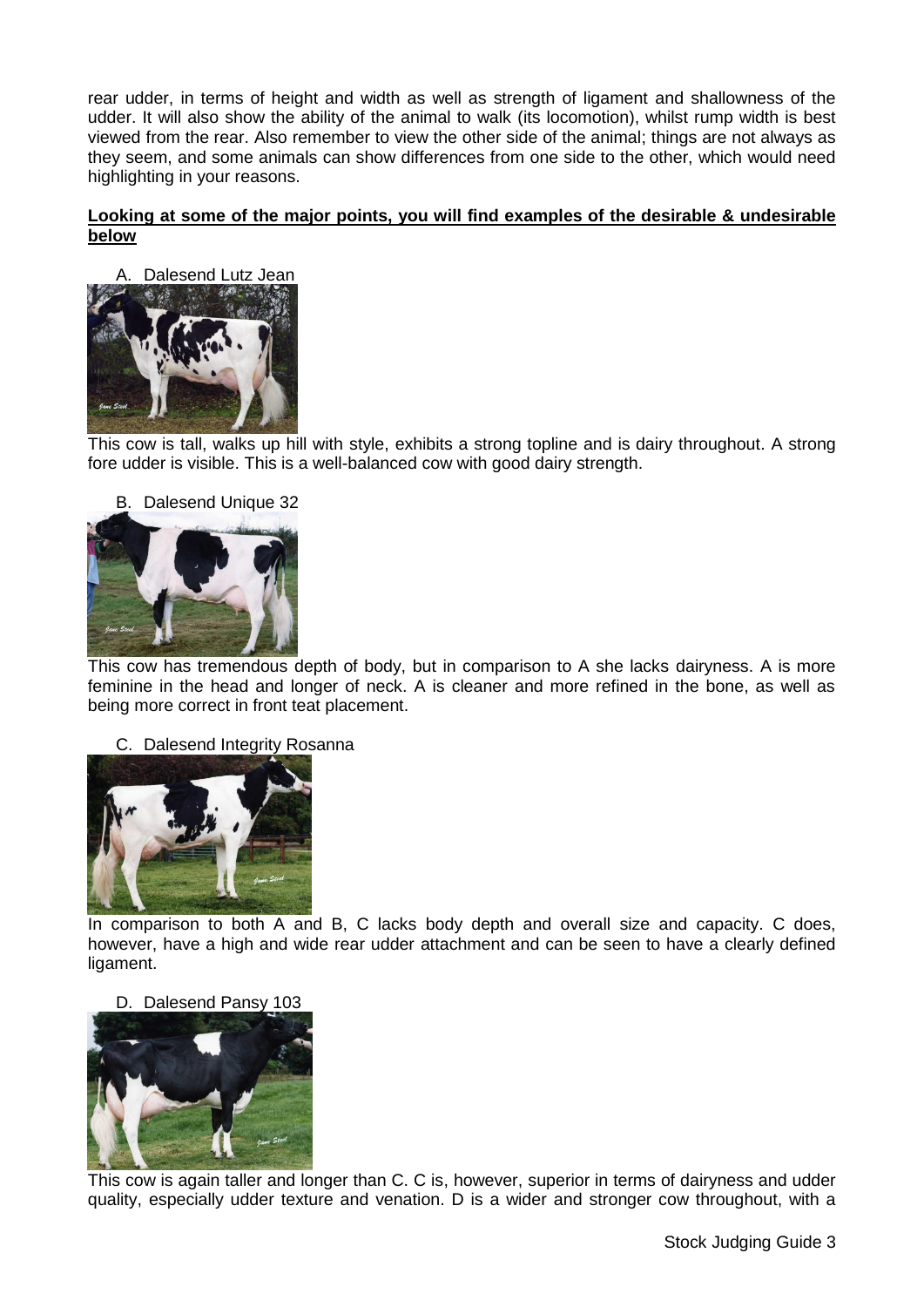more desirable slope to her rump.

E. Dalesend Queen 4



Both this cow and the cow below lack the height and width of rear udder that the cows above have. This cow can be seen to have a little more set to the leg than is desirable, but she is dairy and angular throughout, although she lacks udder quality.

F. Craigcrest AAA Ruby



This cow lacks overall balance and style. As you can see the rear udder could be higher and more strongly attached. The cow looks to be coarse in the bone, especially in the hock.





This cow is again exhibiting balance and dairy strength. There is a correct rump with slope from hooks to pins. The cow is full of milk and shows bloom to the udder with a strong fore udder, high rear udder and correct teat placement.

H. Dalesend Jessie 45



As you can see this is an old cow, having had 13 calvings at the time of this photo. This cow can be seen as wide chested, with a deep rib both fore and rear, although she is a little heavy boned.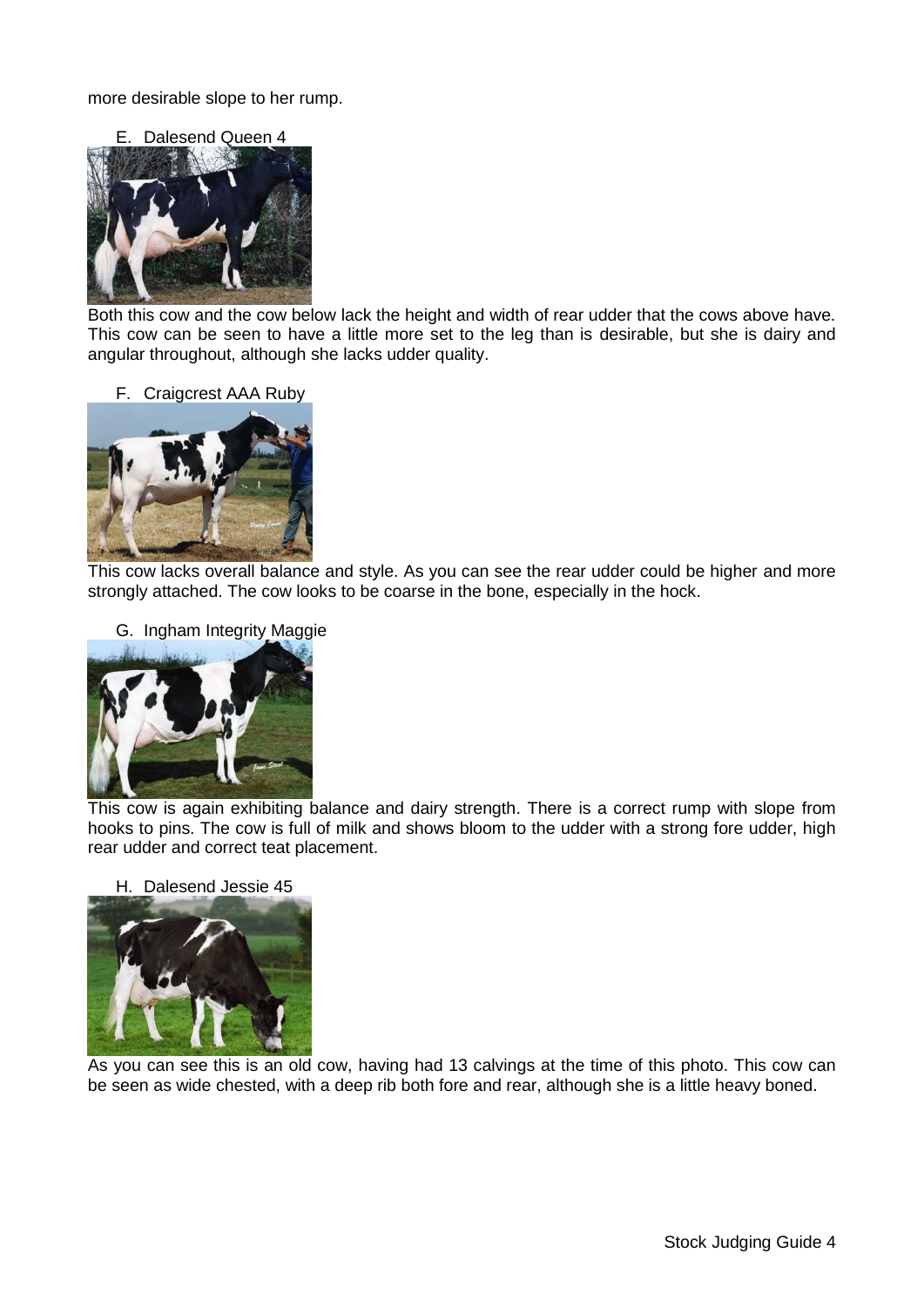

This udder shot shows a cow with great udder attachment. The teats are of a good size and shape and are well-placed. The median suspensory ligament is well defined and attachments both fore and rear are strong. Compare this to the udder of L.

#### J. Sale 003



The rear view of this cow shows excellent rump width. There is a lot of distance between the hook bones, creating capacity and ease of calving.



This picture illustrates a correctly sloping rump in the near animal. By comparison, the whiter cow is high from hocks to pins and is high over the tail head. This is partly because the thurls are better placed (at  $45^\circ$ ) in the darker cow.



It is obvious that this cow is deep bodied. However, she is very poor in the udder. She lacks fore udder attachment, is not level of the udder floor and has weak rear udder attachments.

## Stock Judging Guide 5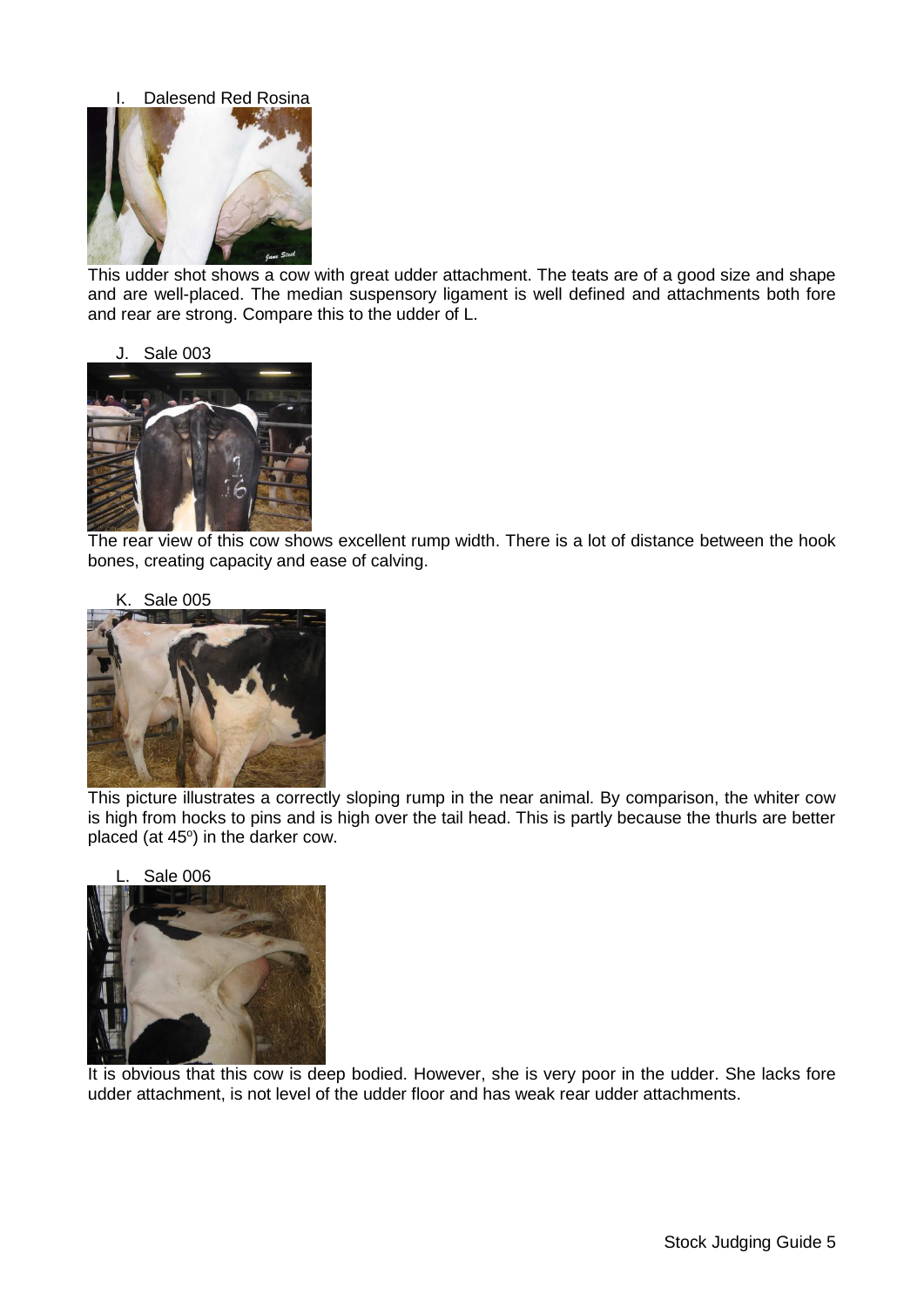#### M. Hunday 007



This photo illustrates a cow which lacks chest width. Note the front legs turning slightly outwards, which is a good indication that an animal lacks chest width. The cow is also narrow in the muzzle, indicating a lack of width throughout.

Unfortunately, there are a few other factors you will have to bear in mind, such as an animal should be representative of the class it is in. This means that, if it is a class of in-milk heifers you are judging, the heifers should look like heifers and not mature milking cows. On occasion, the class you are judging may be either dry cows or young heifers that have not calved. In both these instances, more importance should be placed on the feet and legs, together with frame and capacity; do not try to second guess udder promise to any great extent.

#### **Putting it all together and convincing the judge**

Now that you have analysed the animals in the class and decided on your placings, it is time to convince the judge that you are right by giving a clear and concise set of reasons that relates to the animals you judged. Avoid preparing a standard set of reasons, as only about one class in a hundred will conform to your standard and you will not be marked highly. Your reasons should instead describe your placings as accurately as possible and compare the animals in the class. You need to convince the judge that you are happy and confident about your decisions without appearing arrogant.

When writing your reasons, try to start with a descriptive statement rather than launching into your comparison. Be polite and courteous, with an opening statement such as:

*"Good afternoon master judge, it was a pleasure to judge this very strong class of mature Holsteins in-milk, which I placed in the order ABCXYZ. However, I had no hesitation leading with the tall, deep-bodied, well-balanced, black cow in first place."*

Then move on to comparing the placings in a **positive** way. Remember, all animals belong to somebody and could be their pride and joy, so try not to be unpleasant or rude. Aim to start with the main obvious difference, and then only add another couple of other differences. Do not give too many points, as you will lose impact with your reasons, but do grant a lower placed animal with an advantage if it's important and obvious. Do highlight obvious observations, as this will help the judge to remember the class and make your reasons memorable.

- Right *"I placed B over C because she moved on a straighter set of feet and legs and was more correct in the rump and wider throughout. However, I grant C, the red cow as being higher in the rear udder attachment."*
- Wrong *"B was a good-legged cow, with a good rump and lots of body, but I did not like C as she had a bad rump but a good bag."*

It goes without saying that you should be clean and presentable when you see the judge to give your reasons. Let your brain work faster than your mouth, so although you may be nervous, try to speak slowly and clearly. Making notes rather than writing your reasons in full may help you to focus and avoid losing your place. Stand about two metres from the judge, do not wear a hat, do not chew gum or smoke and stand up straight with your spare hand behind your back. At a more advanced level, if you can avoid reading from your notes this will count in your favour; try to look